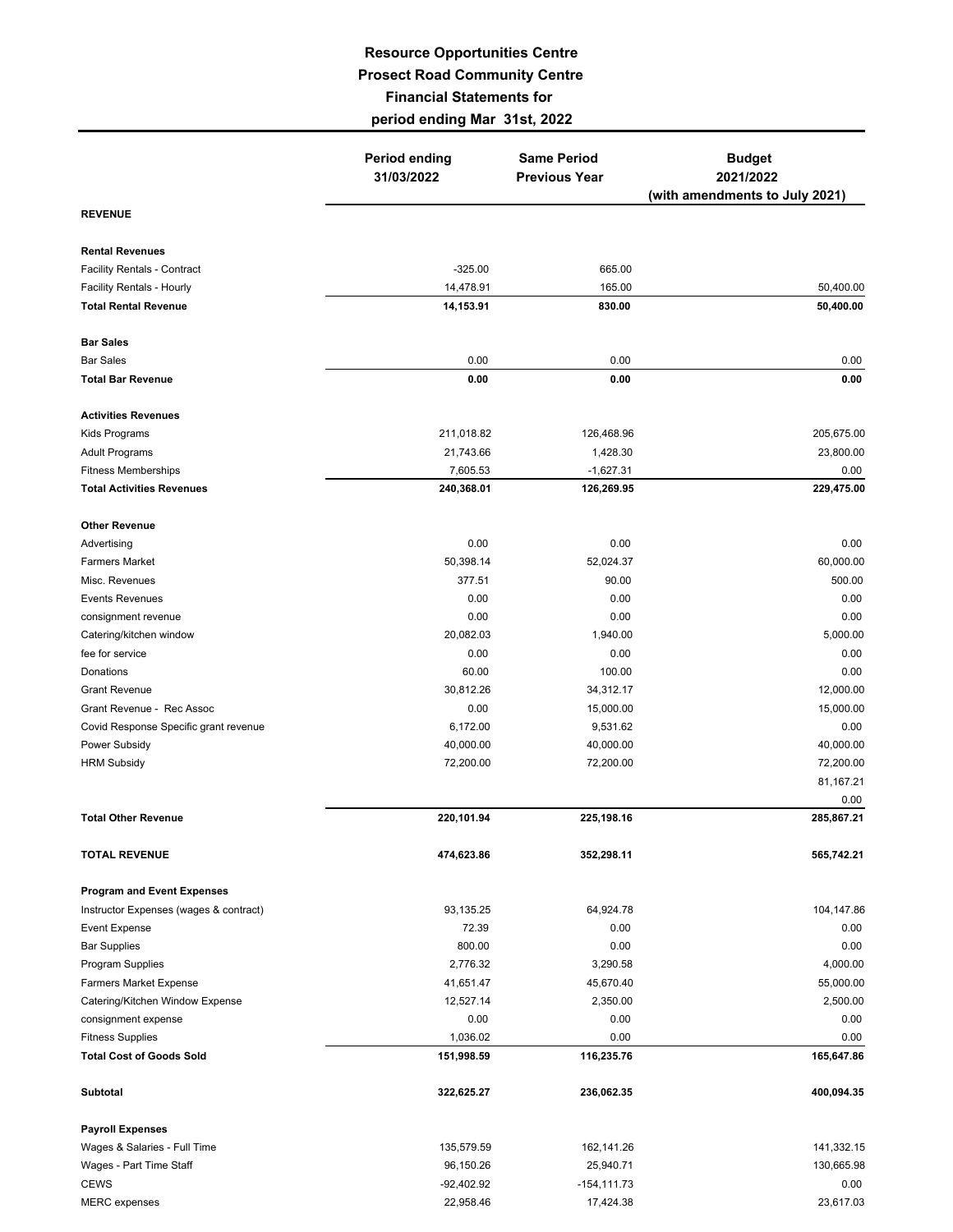| <b>Health Insurance</b>                      | 7,201.38   | 10,010.39    | 6,363.97     |
|----------------------------------------------|------------|--------------|--------------|
| <b>Total Payroll Expense</b>                 | 169,486.77 | 61,405.01    | 301,979.13   |
| <b>General &amp; Administrative Expenses</b> |            |              |              |
| Program Print and Mail out                   | 0.00       | 0.00         | 5,000.00     |
| Payroll Costs                                | 2,526.67   | 1,944.56     | 2,200.00     |
| Professional & employee development          | 477.71     | 101.83       | 1,000.00     |
| <b>Professional Fees</b>                     | 12,784.95  | 6,637.64     | 18,353.00    |
| Insurance                                    | 4,327.00   | 4,097.00     | 4,929.00     |
| Interest & Bank Charges                      | 97.73      | 700.28       | 750.00       |
| <b>Payment Processing Fees</b>               | 5,015.85   | 4,048.98     | 5,000.00     |
| <b>Office Supplies</b>                       | 6,470.99   | 3,965.78     | 6,000.00     |
| Motor Vehicle Expenses Mileage               | 0.00       | 0.00         | 150.00       |
| grant expense                                | 10,880.43  | 34,396.74    | 0.00         |
| misc. expenses                               | 0.00       | 0.00         | 500.00       |
| <b>Amortization Expense</b>                  | 926.76     | 1,140.93     | 0.00         |
| Consignement/fridge & Freezer Expense        | 0.00       | 0.00         | 0.00         |
| pandemic related refunds                     | 0.00       | $-15,448.89$ | 0.00         |
| <b>Technology Upgrades</b>                   | 0.00       | 0.00         | 0.00         |
| <b>Total General and Admin Expenses</b>      | 43,508.09  | 41,584.85    | 43,882.00    |
| <b>Repairs and Mainenance</b>                |            |              |              |
| Repair & Maintenance - Building              | 266.42     | 1,133.46     | 2,000.00     |
| Repairs & Maintenance - Other                | 375.86     | 1,367.87     | 800.00       |
| <b>Waste Removal</b>                         | 1,956.76   | 1,907.22     | 2,000.00     |
| Cleaning Supplies & PPE                      | 5,418.19   | 6,248.27     | 8,000.00     |
| Grounds & Landscaping                        | 9,412.20   | 8,399.22     | 8,000.00     |
| <b>Total Repairs &amp; Maintenance</b>       | 17,429.43  | 19,056.04    | 20,800.00    |
| <b>Utilities and Communication</b>           |            |              |              |
| Telephone & Internet                         | 3,620.92   | 4,794.35     | 5,000.00     |
| Utilities - Power                            | 55,679.19  | 76,319.18    | 75,000.00    |
| <b>Total Utilities and communication</b>     | 59,300.11  | 81,113.53    | 80,000.00    |
|                                              |            |              |              |
| <b>Total General &amp; Admin Expenses</b>    | 441,722.99 | 319,395.19   | 612,308.99   |
| <b>NET INCOME</b>                            | 32,900.87  | 32,902.92    | $-46,566.78$ |
|                                              |            |              |              |
| <b>Surplus/ Shortfall</b>                    | 32,900.87  | 32,902.92 -  | 46,566.78    |